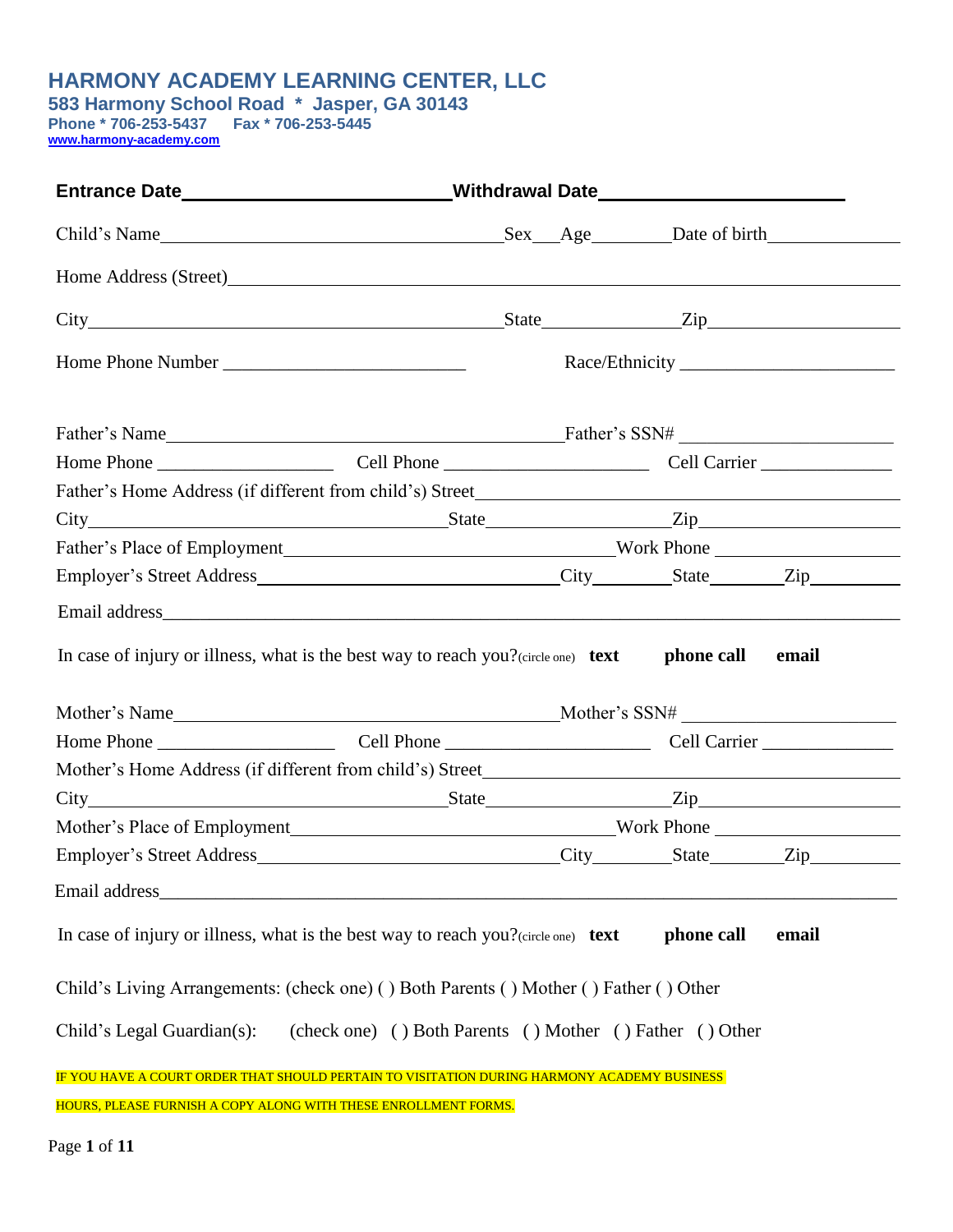The child may be released to the person(s) signing this agreement or to the following:

| 1)Name                                                                                                                                                                                                                         | Address<br><u> 1980 - Johann Barn, mars ann an t-Amhain Aonaich an t-Aonaich an t-Aonaich ann an t-Aonaich ann an t-Aonaich</u>                                                                                                                                      |  |  |  |  |
|--------------------------------------------------------------------------------------------------------------------------------------------------------------------------------------------------------------------------------|----------------------------------------------------------------------------------------------------------------------------------------------------------------------------------------------------------------------------------------------------------------------|--|--|--|--|
|                                                                                                                                                                                                                                | (Street-City-State-Zip)                                                                                                                                                                                                                                              |  |  |  |  |
|                                                                                                                                                                                                                                | Relationship to Parent(s) or Guardian                                                                                                                                                                                                                                |  |  |  |  |
| 2)Name                                                                                                                                                                                                                         | Address and the contract of the contract of the contract of the contract of the contract of the contract of the contract of the contract of the contract of the contract of the contract of the contract of the contract of th<br>Address<br>(Street-City-State-Zip) |  |  |  |  |
|                                                                                                                                                                                                                                |                                                                                                                                                                                                                                                                      |  |  |  |  |
|                                                                                                                                                                                                                                | Relationship to Parent(s) or Guardian                                                                                                                                                                                                                                |  |  |  |  |
| 3) Name and the set of the set of the set of the set of the set of the set of the set of the set of the set of the set of the set of the set of the set of the set of the set of the set of the set of the set of the set of t |                                                                                                                                                                                                                                                                      |  |  |  |  |
|                                                                                                                                                                                                                                | (Street-City-State-Zip)                                                                                                                                                                                                                                              |  |  |  |  |
|                                                                                                                                                                                                                                | Relationship to Parent(s) or Guardian<br><u>Example 2014</u>                                                                                                                                                                                                         |  |  |  |  |
|                                                                                                                                                                                                                                | Persons to contact in the case of emergency when parent or guardian cannot be reached:                                                                                                                                                                               |  |  |  |  |
|                                                                                                                                                                                                                                | $(1)$ Name $\_\_\_\_\_\_$<br>Telephone Number                                                                                                                                                                                                                        |  |  |  |  |
|                                                                                                                                                                                                                                | (2) Name Telephone Number Telephone Communication of the Communication of the Communication of the Communication of the Communication of the Communication of the Communication of the Communication of the Communication of t                                       |  |  |  |  |
|                                                                                                                                                                                                                                | (3) Name Telephone Number Telephone Communication of the Communication of the Communication of the Communication of the Communication of the Communication of the Communication of the Communication of the Communication of t                                       |  |  |  |  |
|                                                                                                                                                                                                                                | Name of Public or Private School child attends, if any: 1998 and 2008 and 2011 and 2012 and 2013 and 2013 and 2013 and 2013 and 2013 and 2013 and 2013 and 2013 and 2013 and 2013 and 2013 and 2013 and 2013 and 2013 and 2013                                       |  |  |  |  |
|                                                                                                                                                                                                                                |                                                                                                                                                                                                                                                                      |  |  |  |  |
|                                                                                                                                                                                                                                |                                                                                                                                                                                                                                                                      |  |  |  |  |
| the center:                                                                                                                                                                                                                    | The following special accommodation(s) may be required to most effectively meet my child's needs while at<br><u> 1980 - Jan James Sand, Amerikaansk politiker († 1908)</u>                                                                                           |  |  |  |  |
|                                                                                                                                                                                                                                | My child is currently on medication(s) prescribed for long-term continuous use and/or has the following pre-<br>existing illness, allergies, or health concerns:                                                                                                     |  |  |  |  |
|                                                                                                                                                                                                                                |                                                                                                                                                                                                                                                                      |  |  |  |  |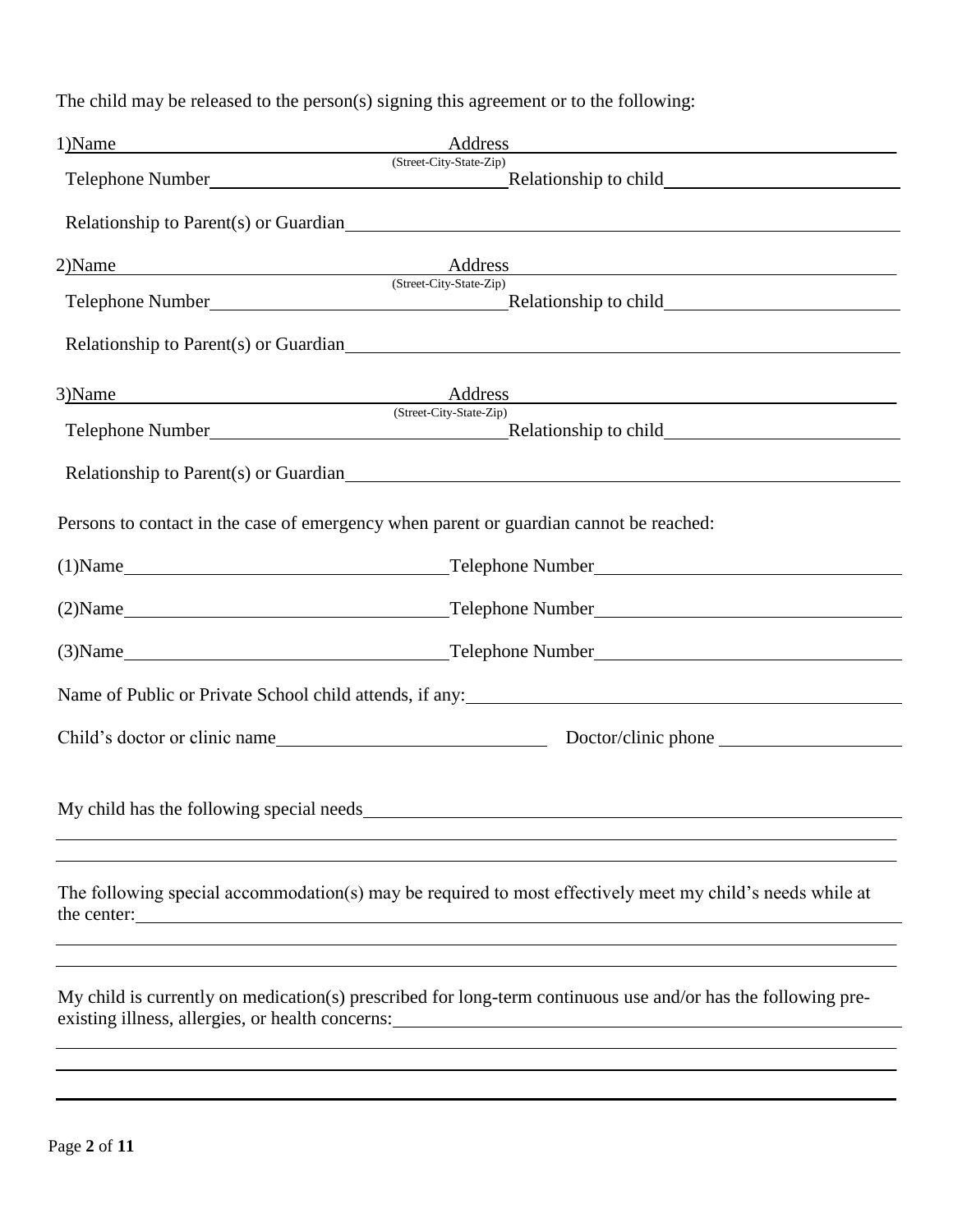# **EMERGENCY MEDICAL AUTHORIZATION**

| In the event that (child's name) __________________________, with a birthday of ___________                                                                                                                                                                                                                                |  |
|----------------------------------------------------------------------------------------------------------------------------------------------------------------------------------------------------------------------------------------------------------------------------------------------------------------------------|--|
| suffer an injury or illness while in the care of Harmony Academy Learning Center, LLC; and<br>the facility is unable to contact me (us) immediately, it shall be authorized to secure such<br>medical attention and care for the child as may be necessary. I (We) shall assume<br>responsibility of payment for services. |  |
|                                                                                                                                                                                                                                                                                                                            |  |
|                                                                                                                                                                                                                                                                                                                            |  |
| Date: _________________________                                                                                                                                                                                                                                                                                            |  |
| Mother's signature: Mother's signature:                                                                                                                                                                                                                                                                                    |  |
|                                                                                                                                                                                                                                                                                                                            |  |
| Date: _________________________                                                                                                                                                                                                                                                                                            |  |
|                                                                                                                                                                                                                                                                                                                            |  |
|                                                                                                                                                                                                                                                                                                                            |  |
| Date:                                                                                                                                                                                                                                                                                                                      |  |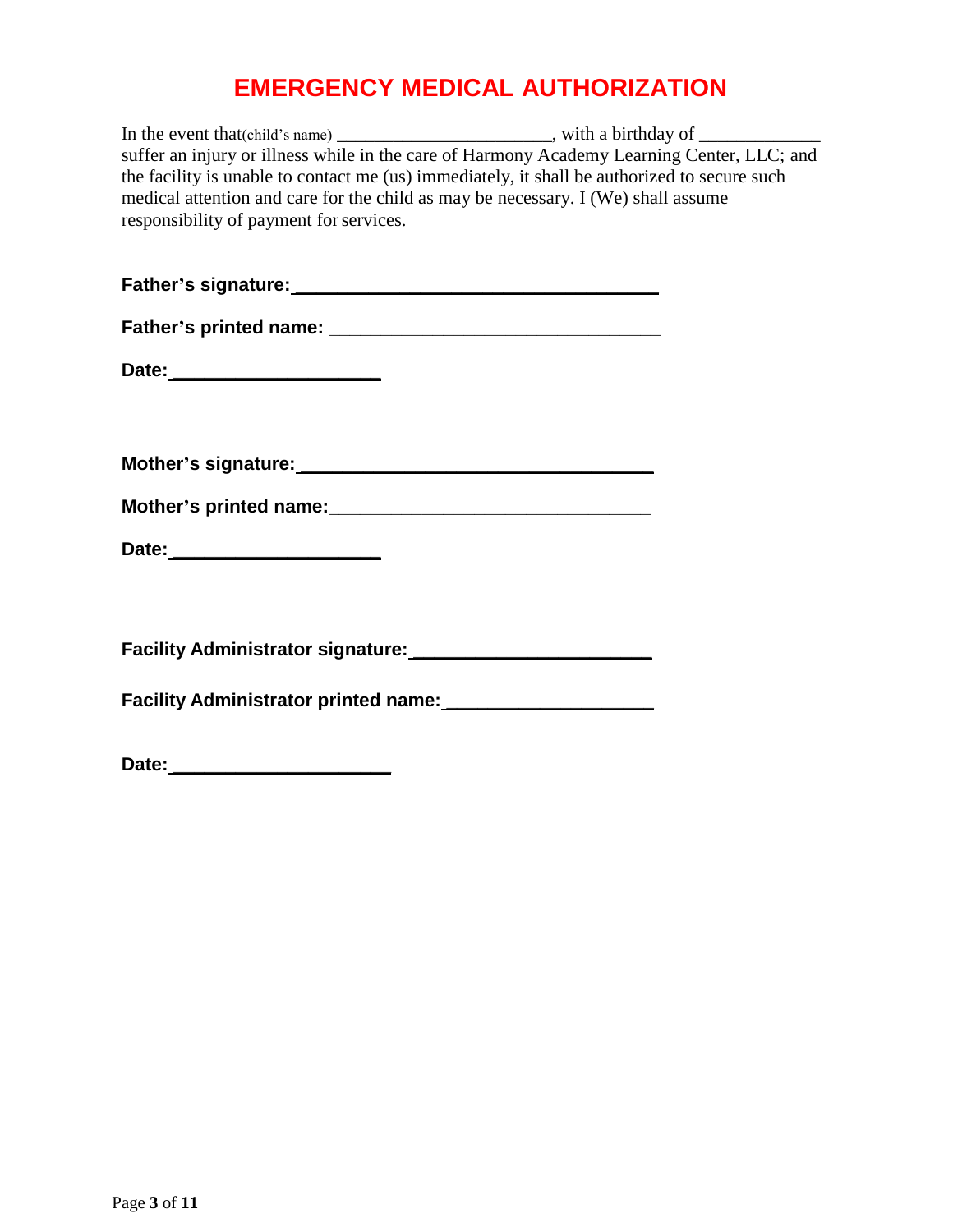### **PARENTAL AGREEMENT**

#### *PLEASE READ TERMS CAREFULLY AND INITIAL BESIDE EACH*

- 1. \_\_\_\_\_\_\_ Harmony Academy Learning Center, LLC agrees to provide child care for \_\_\_\_\_\_\_\_\_\_\_\_\_\_\_\_\_\_\_ on Monday ( ), Tuesday ( ), Wednesday ( ), Thursday ( ), Friday ( ) from \_\_\_\_\_a.m. to \_\_\_\_\_\_ p.m.
- 2. \_\_\_\_\_\_\_My child will arrive to the facility by no later than 9 a.m. and will participate in the following meal plan(s):

breakfast ( ) lunch ( ) afternoon snack ( )

- 3. \_\_\_\_\_\_\_Medications will only be given if absolutely necessary. Medications requiring dispensing only once a day must be done at home. Allergy medicines will not be given unless required by a doctor. Before any medication is dispensed to my child, I will provide a written authorization, which includes: date, name of child, name of medication, prescription number, if any; dosage; date and time of day medication is to be given. Medicine will be in the original container with my child's name clearly marked.
- 4. My child will not be allowed to enter or leave the facility without being escorted by the parent(s), person authorized by parent(s), or facility personnel. Once I have possession of my child at time of pick-up, I understand it is my responsibility to supervise them to the parking area and place them in a restrained car seat pursuant of Georgia law.
- 5. \_\_\_\_\_\_\_I acknowledge it is my responsibility to keep my child's records current to reflect any significant changes as they occur, ex. telephone numbers, mailing address, work location, emergency contacts, child's physician, child's health status including allergies and immunizations, infant feeding plans, etc.
- 6. The facility agrees to keep me informed of any incidents, including illnesses, injuries, adverse reactions to medications, exposure to communicable diseases, which include my child.
- 7. In the event my child becomes ill or feverish while in the care of Harmony Academy, I understand that I will be contacted; and that I will have one (1) hour from the time of notification to have my child picked up from the center.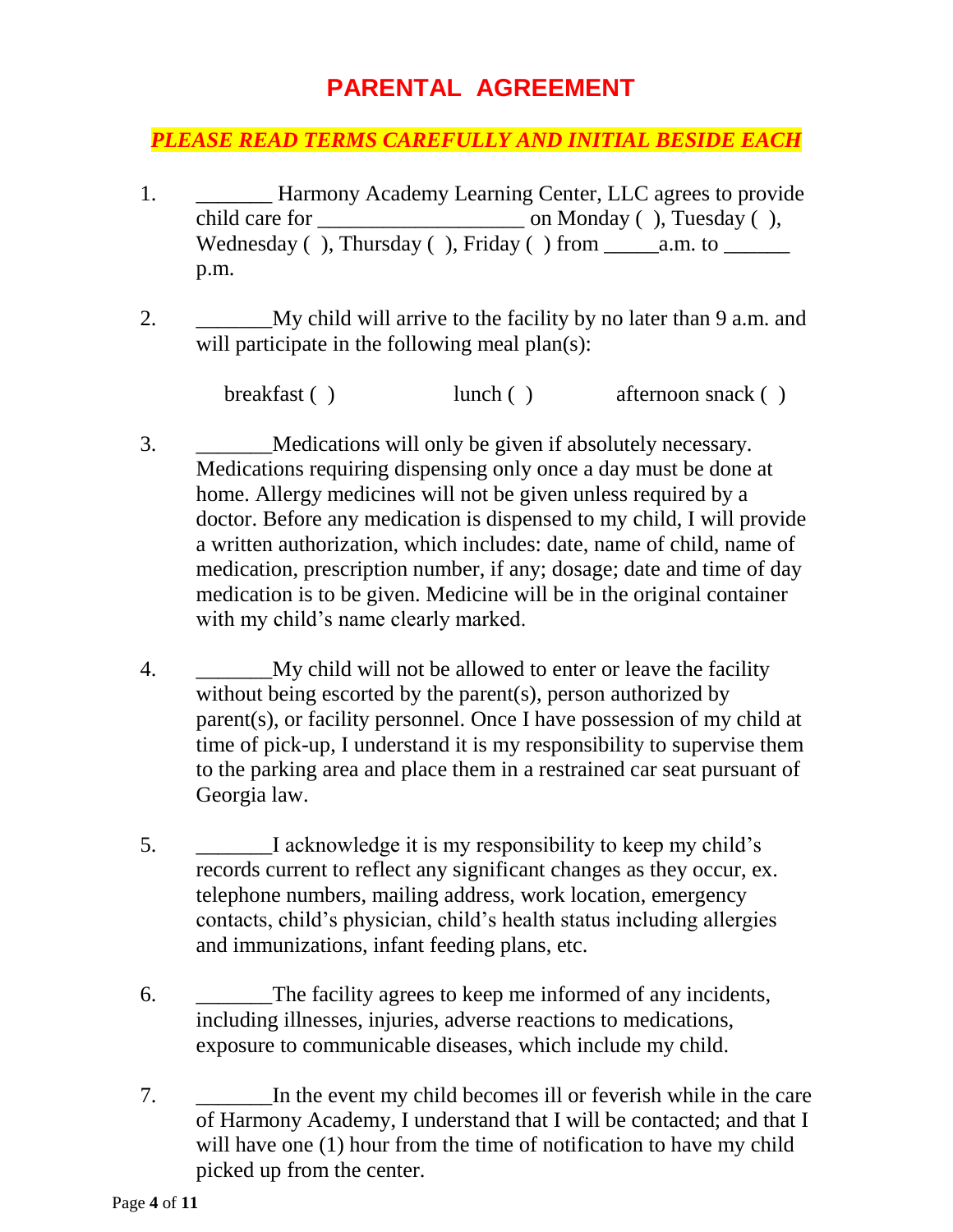- 8. I agree **NOT** to bring my child if they have a fever within any twenty-four (24) hour period, any signs of unexplainable rash, vomiting, diarrhea, or any other illness that can harm other children or staff in the center. I will not give my child a fever reducer and bring them to the center unless authorized by a physician.
- 9. \_\_\_\_\_\_\_Harmony Academy agrees to obtain written authorization before my child participates in routine transportation, field trips, special activities away from the facility, and water-related activities occurring in water more than two (2) feet deep.
- 10. I agree to provide all necessary items for my child(ren) such as diapers, baby wipes, extra clothes, formula, baby food, etc. and understand that I will be assessed a fee if such is not provided .
- 11. \_\_\_\_\_\_\_Due to storage space and hygiene policies, I understand that Harmony Academy does not allow any diaper bags or book bags to be brought into the center and that all items must be brought in a disposable bag that can be thrown away. School age students attending the afterschool program will be required to leave book bags in the main hallway.
- 12. \_\_\_\_\_\_\_I understand that children are not allowed to bring toys, food, or meals from home unless authorization has been given due to medical necessity. A doctor's note must be required if special foods are needed. Special blankets or security items are allowed for naptime if necessary, but must be small enough to fit into the child's cubby and must be taken home at least once a week to be washed & disinfected.
- 13. I understand each parent will be fingerprinted in order to access the center. This is used as an attendance tracker and will be kept on file for a minimum of one year. Any person trying to use any unauthorized information to gain access will be removed from Harmony Academy property. Anyone having difficulty using a fingerprint, may be registered using a 4 digit passcode. This cannot be shared with anyone else that could alter accurate attendance logs.
- 14. \_\_\_\_\_\_\_I understand that I will be given one (1) week of free tuition if my child is not present, after the first six (6) months of consecutive enrollment. I agree to give a two (2) week notice of my intent to use my vacation. Only one (1) week is allowed in any twelve (12) month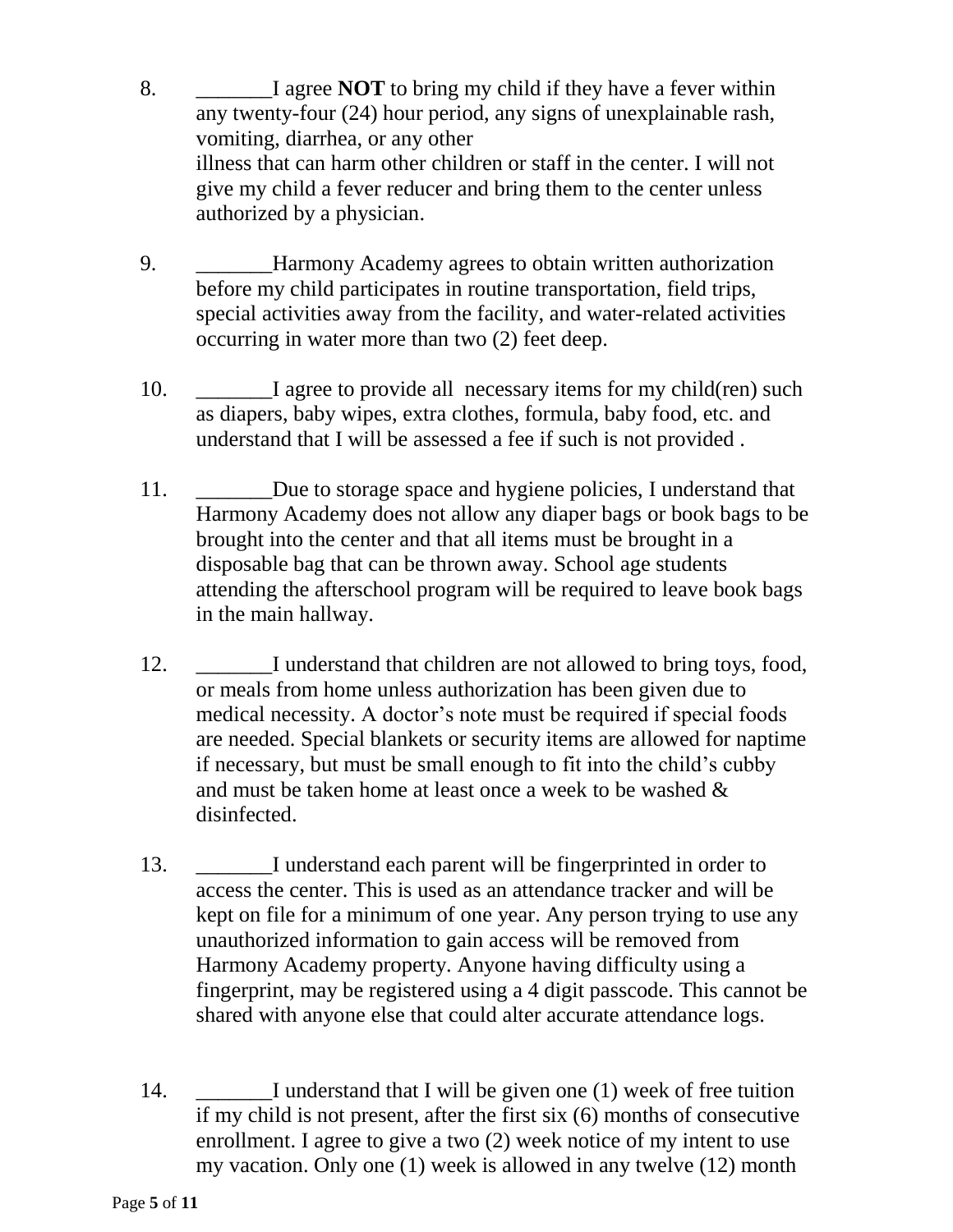period. I also understand that there is no reduction in tuition if my child is absent due to illness, appointments, etc. with exception of the vacation period.

- 15. \_\_\_\_\_\_\_I agree to notify the center two (2) weeks prior to withdrawing my child from Harmony Academy. If a two (2) week notice is not given, I will be responsible for two (2) weeks tuition even if my child has not attended. I also understand that if outstanding balances are not paid in full, they will be turned over to Pickens County Magistrate Court and a theft of services warrant will be applied for. I further understand and agree that any services rendered shall be paid promptly in accordance with the terms and agreements; and that Harmony Academy may add one and one half percent  $(1 \frac{1}{2}\%)$  per month to any balance owed and in the event of default to pay reasonable collection charges and/or attorney fees.
- 16. \_\_\_\_\_\_\_I understand that payments are due on Friday; and past due after Monday for the upcoming week my child is in Harmony Academy's care. I further understand that if a payment is not received by Monday at 6:00 pm, my account will be billed a late fee of \$5 per day until paid. If any account owes for two weeks, childcare services will be suspended until account is brought current including all late fees.
- 17. \_\_\_\_\_\_\_I understand that Harmony Academy operates from 6 a.m. to 6 p.m. Monday thru Friday and agree to abide by these hours. I further understand that a late fee of \$10 for the first 15 minutes and \$1 per minute thereafter will be assessed and payable at time of late pickup.
- 18. I have received and read the Harmony Academy Parent Handbook containing all of the policies and procedures. I agree to follow the rules and policies contained therein.
- 19. \_\_\_\_\_\_\_I understand and agree that my child's enrollment with Harmony Academy Learning Center, LLC may be terminated at any time if a failure to comply is determined. Harmony Academy Learning Center, LLC reserves the right to terminate child care services for any of the reasons listed, but not limited to, an unruly child, failure to pay, not providing child's supplies, disrespect of Harmony Academy property or staff, or failure to abide by any of Harmony Academy Learning Center, LLC policies.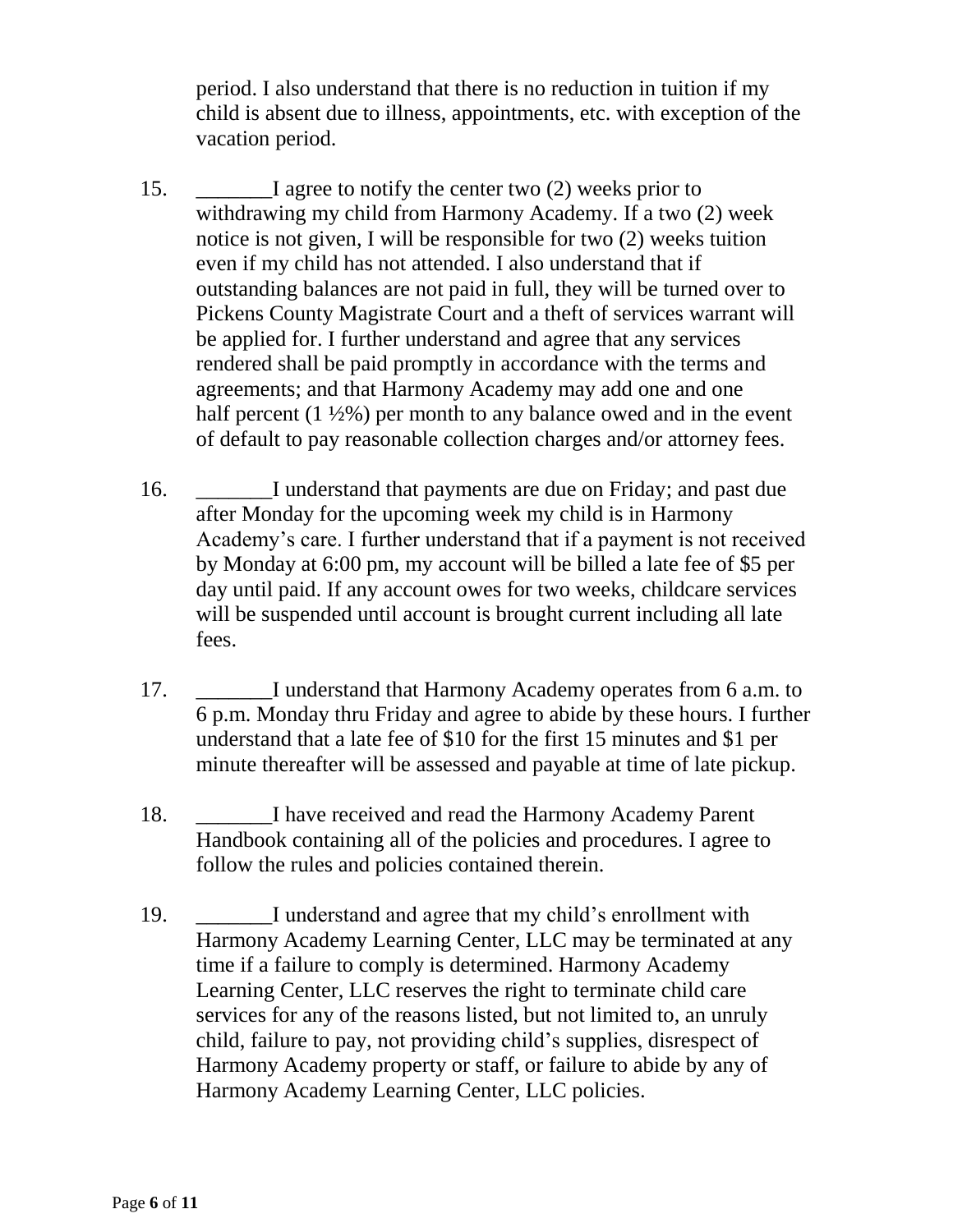### **RECEIPT OF HARMONY ACADEMY LEARNING CENTER, LLC POLICIES & PROCEDURES**

By signing below, I agree that I have received a copy and agree to abide by the policies and procedures of Harmony Academy Learning Center, LLC. I also understand that by signing below, this becomes a legal and binding contract.

| Date: ________________________ |  |  |
|--------------------------------|--|--|
|                                |  |  |
|                                |  |  |
|                                |  |  |
|                                |  |  |
|                                |  |  |
|                                |  |  |
|                                |  |  |
|                                |  |  |

| Date: |  |  |  |  |
|-------|--|--|--|--|
|       |  |  |  |  |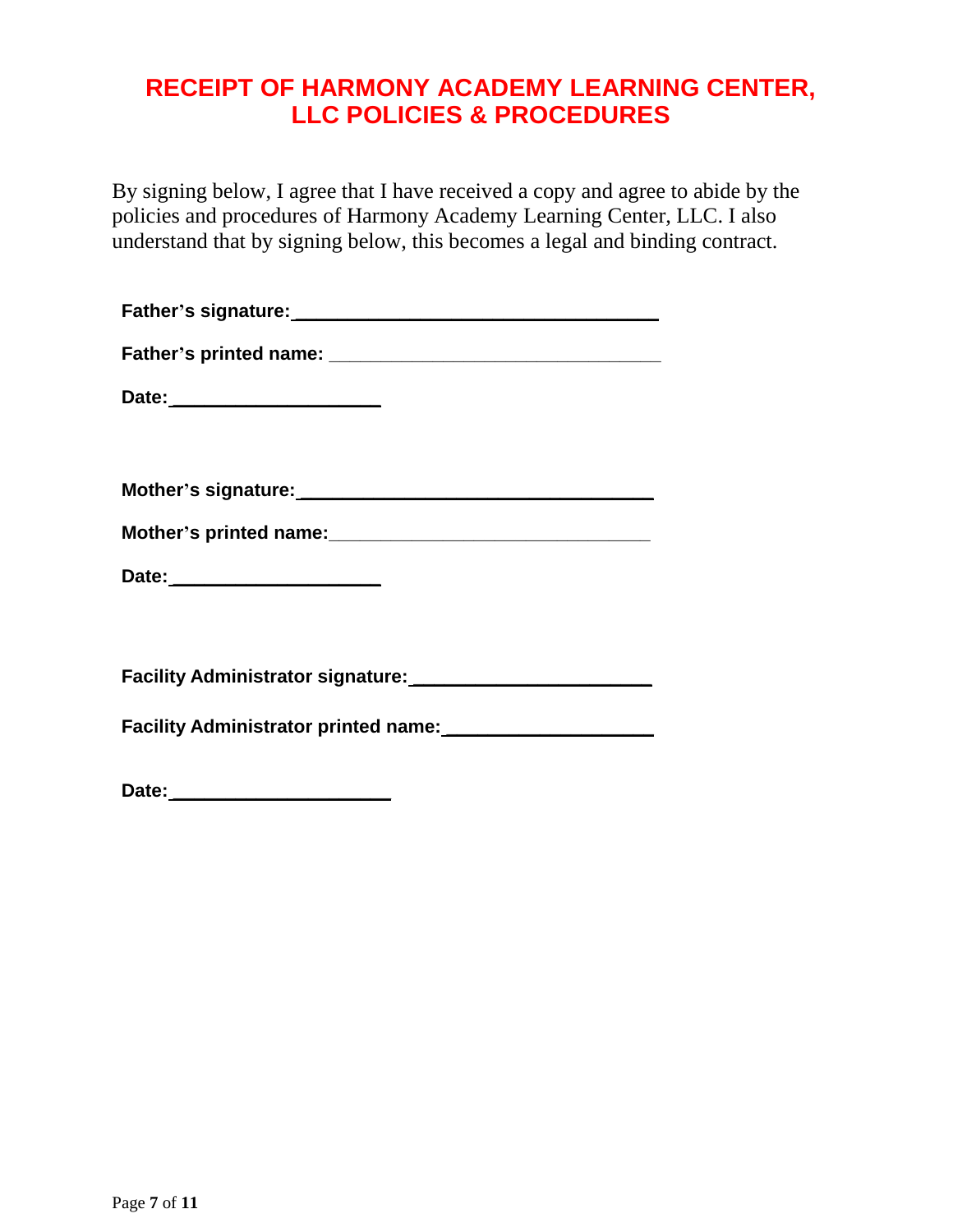### **AUTHORIZATION TO DISPENSE EXTERNAL PRODUCTS**

**CHILDS NAME\_\_\_\_\_\_\_\_\_\_\_\_\_\_\_\_\_\_\_\_\_\_\_\_\_\_\_\_\_\_\_\_\_\_\_\_**

**CHILDS D/O/B\_\_\_\_\_\_\_\_\_\_\_\_\_\_\_\_\_\_\_\_\_\_\_\_\_\_\_\_\_\_\_\_\_\_\_\_**

Parental Authorization. Except for first aid, personnel shall not dispense prescription or non-prescription medications to a child without specific written authorization from the child's physician or parent. Such authorization will include, when applicable, date; full name of the child; name of the medication; prescription number, if any; dosage; the dates to be given; the time of day to be dispensed; and signature of parent.

I give HARMONY ACADEMY, permission to apply one or more of the following topical ointments/preparations to my child in accordance with the directions on the label of the container.

- **Example 3** Baby Wipes (parent must provide)
- \_\_\_\_\_ Band-aids
- **Weosporin or similar ointment**
- **EXEC BACTILE OF SIMILAR SETAL SETAL**
- Sunscreen (parent must provide)
- **LETER** Insect Repellent (parent must provide)

**Non-Prescription ointment (such as A & D, Desitin, Vaseline)** 

- (parent must provide)
- **Example 3** Baby Powder

Other (please specify) \_\_\_\_\_\_\_\_\_\_\_\_\_\_\_\_\_\_\_\_\_\_\_\_\_\_\_\_\_\_\_\_\_

\_\_\_\_\_\_\_\_\_\_\_\_\_\_\_\_\_\_\_\_\_\_\_\_\_\_\_\_\_\_\_\_\_\_ \_\_\_\_\_\_\_\_\_\_\_\_\_\_\_\_\_

Parent/Guardian Signature Date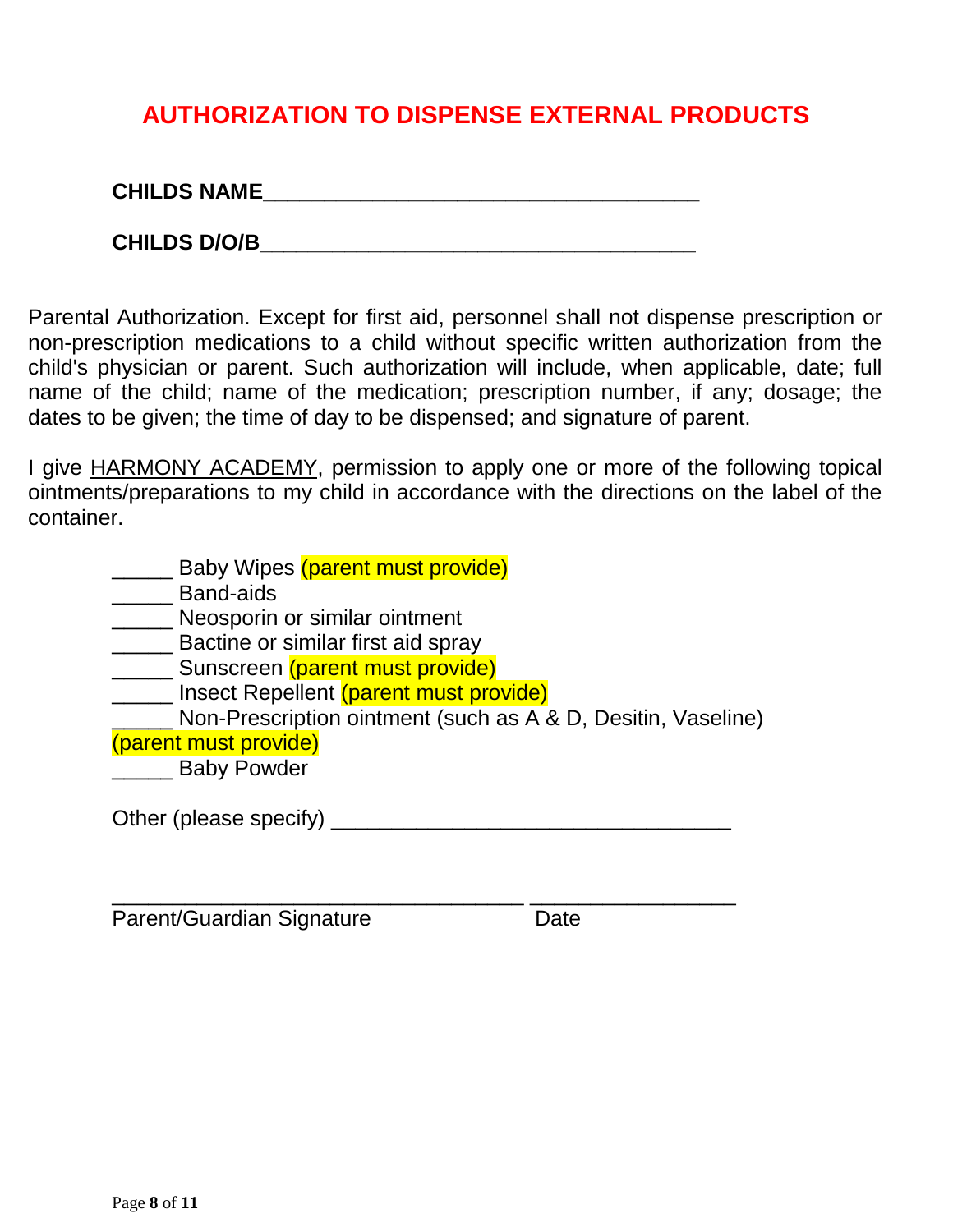**NOWARDENTAL KORENTILITY** 

|                                   |                |                    |                 | Type of reaction                                                      |
|-----------------------------------|----------------|--------------------|-----------------|-----------------------------------------------------------------------|
| <b>Substances</b>                 | IS<br>allergic | <b>Not</b><br>Sure | <b>Comments</b> | examples such as:<br>swelling, diff<br>breathing, rash,<br>hives, etc |
| Peanuts                           |                |                    |                 |                                                                       |
| Other nuts & seeds                |                |                    |                 |                                                                       |
| Citrus fruits                     |                |                    |                 |                                                                       |
| Other fruits                      |                |                    |                 |                                                                       |
| Cow's milk                        |                |                    |                 |                                                                       |
| Yogurt                            |                |                    |                 |                                                                       |
| Cheese                            |                |                    |                 |                                                                       |
| Corn                              |                |                    |                 |                                                                       |
| Oats                              |                |                    |                 |                                                                       |
| Wheat                             |                |                    |                 |                                                                       |
| Other grains                      |                |                    |                 |                                                                       |
| Yeast                             |                |                    |                 |                                                                       |
| Egg yolks                         |                |                    |                 |                                                                       |
| Egg whites                        |                |                    |                 |                                                                       |
| Soy foods                         |                |                    |                 |                                                                       |
| Fish                              |                |                    |                 |                                                                       |
| Shell fish                        |                |                    |                 |                                                                       |
| Dust                              |                |                    |                 |                                                                       |
| Mold spores                       |                |                    |                 |                                                                       |
| Cats                              |                |                    |                 |                                                                       |
| Dogs                              |                |                    |                 |                                                                       |
| Grass                             |                |                    |                 |                                                                       |
| Pollen                            |                |                    |                 |                                                                       |
| Bee stings                        |                |                    |                 |                                                                       |
| Penicillin                        |                |                    |                 |                                                                       |
| Latex                             |                |                    |                 |                                                                       |
| Other(please list in<br>comments) |                |                    |                 |                                                                       |
| Other(please list in<br>comments) |                |                    |                 |                                                                       |
| Other(please list in              |                |                    |                 |                                                                       |
| comments)                         |                |                    |                 |                                                                       |

# **Does child have a prescribed Epipen? \_\_\_\_\_\_\_\_\_\_\_\_\_\_\_\_**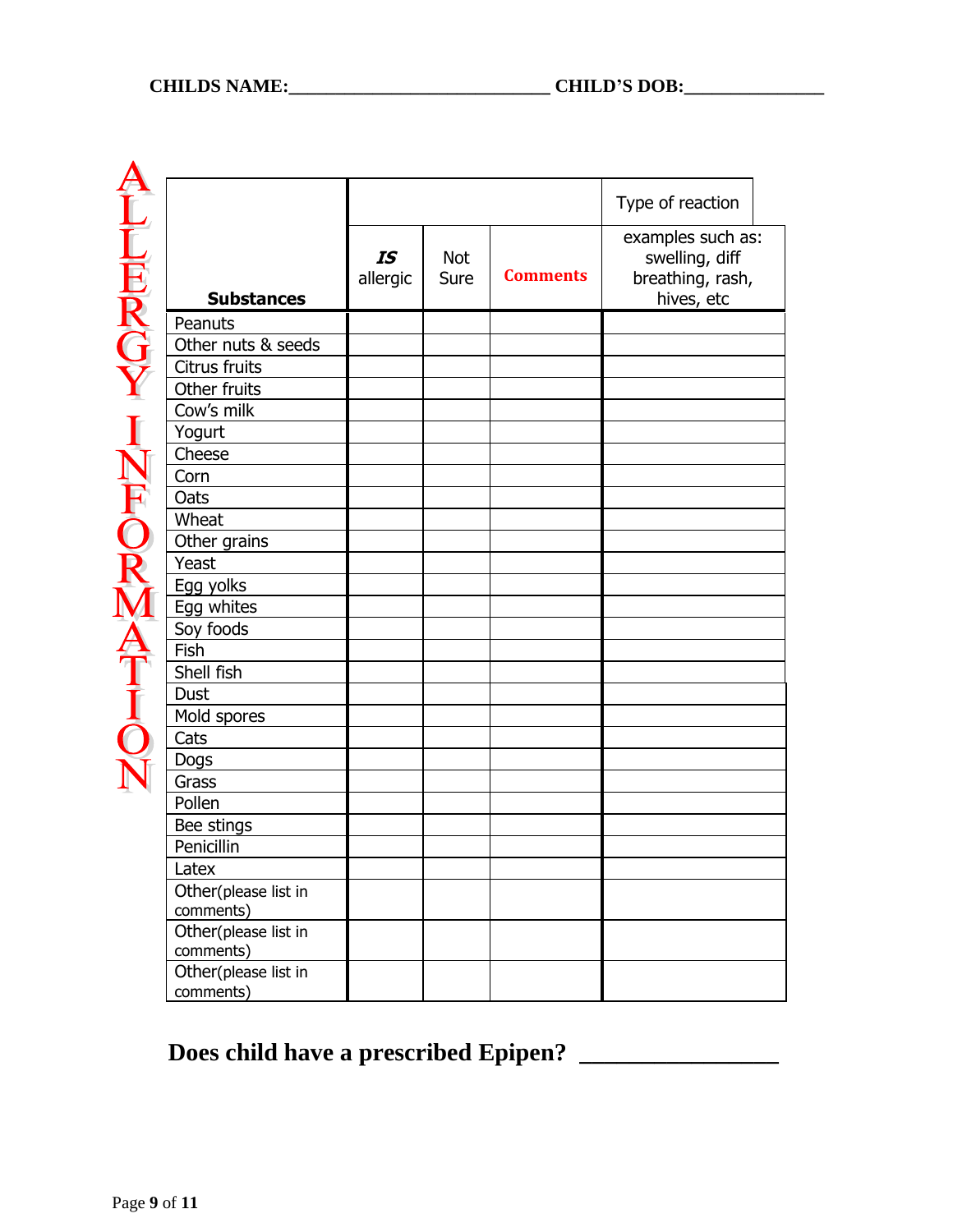# PERMISSION TO PHOTOGRAPH

I, \_\_\_\_\_\_\_\_\_\_\_\_\_\_\_\_\_\_\_\_\_\_\_\_\_\_\_\_\_\_\_\_\_\_\_\_\_\_\_\_\_\_\_\_\_\_\_\_\_\_\_\_\_\_\_\_\_\_\_\_\_\_\_\_\_\_\_\_\_\_

(Parent or guardian's name)

give permission for **HARMONY ACADEMY LEARNING CENTER, LLC** to photograph my child,

\_\_\_\_\_\_\_\_\_\_\_\_\_\_\_\_\_\_\_\_\_\_\_\_\_\_\_\_\_\_\_\_\_\_\_\_\_\_\_\_\_\_\_\_\_\_\_\_\_\_\_\_\_\_\_\_\_\_\_\_\_\_\_\_\_\_\_\_\_\_\_

(Child's name)

for the following purposes:

|                                                                                          | (Please check one)      |                           |  |  |
|------------------------------------------------------------------------------------------|-------------------------|---------------------------|--|--|
| <b>Type of Use:</b>                                                                      | <b>Grant Permission</b> | <b>Decline Permission</b> |  |  |
| <b>Still Photographs:</b>                                                                |                         |                           |  |  |
| Display in child's room                                                                  |                         |                           |  |  |
| Display on social network feeds                                                          |                         |                           |  |  |
| Display in centers scrapbook/bulletin boards<br>shown to current and prospective clients |                         |                           |  |  |
| Display still photos on facilities website *                                             |                         |                           |  |  |
| Use still photos in promotional materials                                                |                         |                           |  |  |
| Display in local newspaper w/special events                                              |                         |                           |  |  |

\* only first names and possibly last initials (in the event of two or more children with the same first name) will be displayed on the facility website.

I understand that it is my responsibility to update this form in the event that I no longer wish to authorize one or more of the above uses. I agree that this form will remain in effect during the term of my child's enrollment.

\_\_\_\_\_\_\_\_\_\_\_\_\_\_\_\_\_\_\_\_\_\_\_\_\_\_\_\_\_\_\_\_\_\_\_\_\_\_\_\_\_\_\_\_ \_\_\_\_\_\_\_\_\_\_\_\_\_\_\_\_\_\_

PARENT SIGNATURE DATE